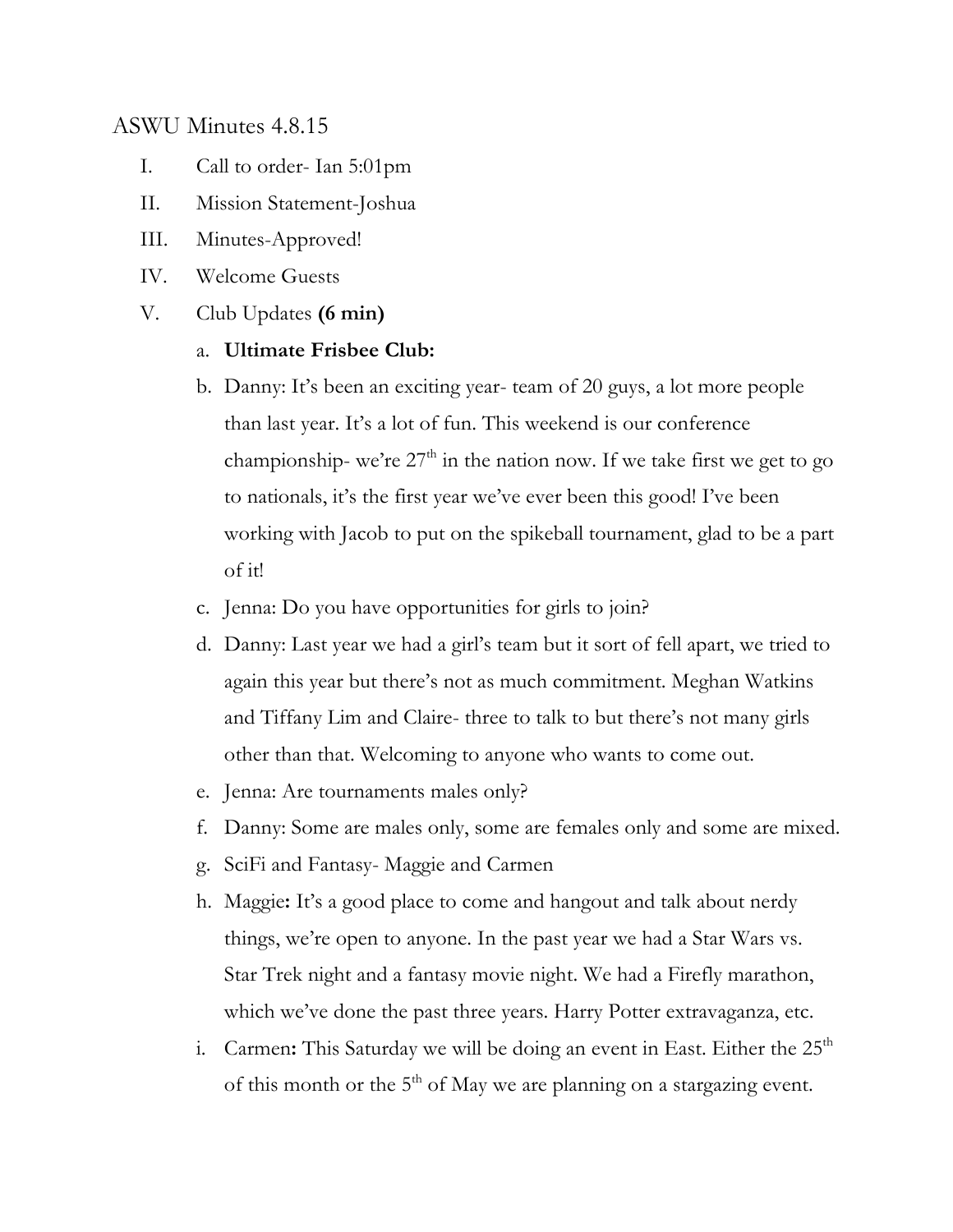- j. Jerrica**:** What room in East? (the big one)
- k. Eli**:** When do you guys normally meet?
- l. Maggie: We don't really have a set meeting time it's mostly when we're all free. We're trying to put more into marketing and posters but if you want to get on the email let me know.
- m. Jenna**:** Where are you going stargazing at?
- n. Maggie: Probably behind the gym
- o. Carmen: Stargazing depends on weather, 8:00 or later probably.
- p. Joshua: How many people show up on average? (15-20)
- q. **Psychology Club:**
- r. Dan: PsyChi and Psych club. Lots of fun stuff coming up and we've done a lot of fun stuff this year. In the fall we raised money for one of our professors in color cookies for cancer, our faculty is going through a hard time with illnesses. We also did notes of appreciation and made a binder for one of our professors. We're doing Mental Health Awareness Week- money will go to Frontier. We have events planned with speakers, movie night, etc. Panda Express night- we get 20% of the proceeds for the whole day towards the awareness week. We will have a Mental Health forum- safe space for people who have ever experienced mental illness. The following week is WPA in Vegas- research conference. We just had inductions into PsyChi, got all new officers, we're still talking about doing a faculty trivia night so we'll see.
- s. Ian: Is Restoring Hope working with you for mental health awareness week?
- t. Chris: I've been in contact with them.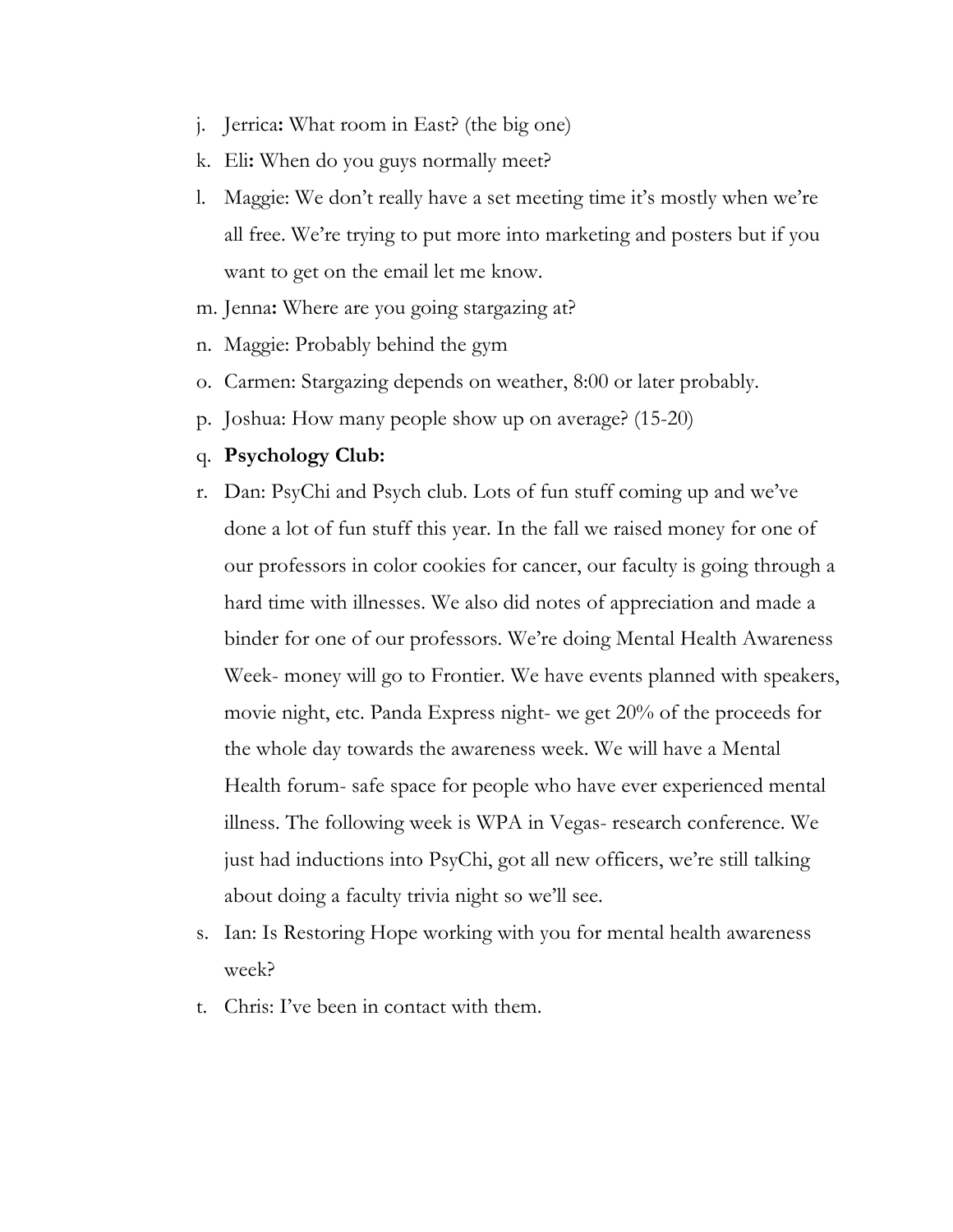- u. Dan: We've been coordinating with Gonzaga and EWU- Gonzaga fell through but Eastern is doing a coin drive to add on to our proceeds. Showing Silver Linings Playbook for the movie.
- VI. Forensics Team **(20 min)**
	- a. Sam Director: Roadmap of this talk- define what forensics is, our successes, members, philosophy, etc. Forensics is speech and debate- no it's not just debate. Debate is a small portion of what we do, speech events are a large portion. Individual events: three categories- limited preparation, platform, and interpretive. Limited prep events are limited preparation- impromptu speech. You walk into a room and there's a prompt, you have a certain number of minutes to come up with a speech, support your analysis with philosophers, etc. Extemporaneousmore politically focused for example. Citation based 7-minute speech about a certain event. Platform events are pre-prepared (persuasion, informative, communication analysis). 10 minutes and you do the same speech every time you perform it. Interpretive events- there's a huge crossover in high school with drama and debate but not as much in college. You pick a play that makes an argument and you act it out, or poetry, prose, etc. Debate- what everyone thinks of when they hear forensics. Types of format for debate- we use IPDA (international public debate association). Different question/topic every round. Various rounds like March Madness in basketball. How a speech tournament works- it's like a track meet or a swim meet. There are preliminary rounds or heats and then final rounds.
	- b. Whitworth forensics team- Individual awards vs. sweepstakes awards. Sweepstakes is team-based: example would be when the Whitworth track team wins an award. Regional and national tournaments are also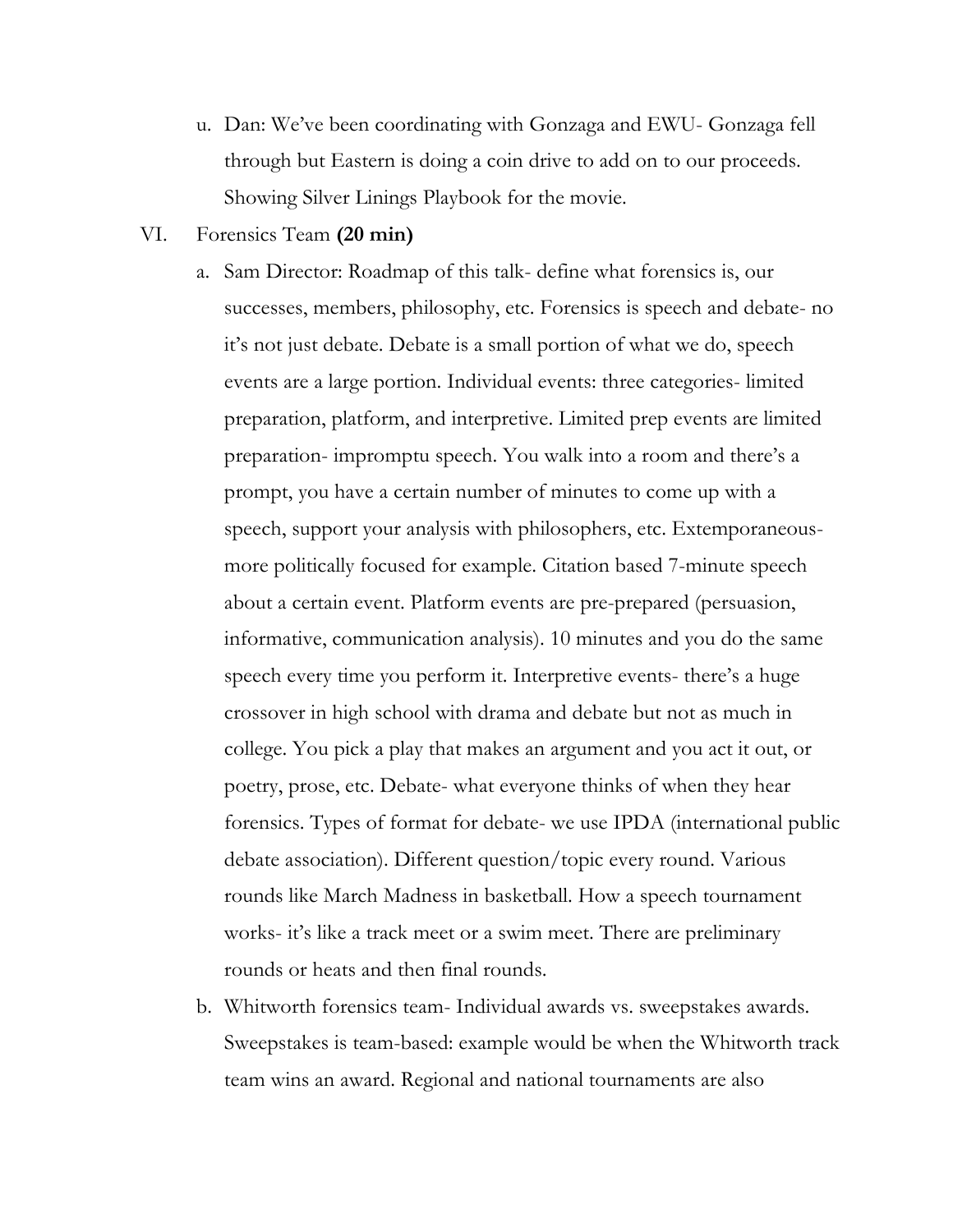different. We didn't have a program for 13 years but it started up again in 2011. It started small- we had 10 members and took  $5<sup>th</sup>$  in the conference. 2012-2013 the team doubled in size. 16 members, we won a sweepstakes award at every tournament.  $4<sup>th</sup>$  in the conference,  $1<sup>st</sup>$  in the Christian Nationals Sweepstakes. Top 5 at IPDA Nationals (year-long).

- c. 2013-2014 we had 20 members,  $2<sup>nd</sup>$  in the conference,  $1<sup>st</sup>$  in Christian nationals sweepstakes. Makes us the only repeat national championship program in university history that I know of.
- d. 2014-2015: 21 members, went to 10 tournaments. 1<sup>st</sup> at 8 2<sup>nd</sup> at 2. 1<sup>st</sup> in the conference, 1<sup>st</sup> at Christian Nationals, 1<sup>st</sup> in IPDA sweepstakes.
- e. Many of our members had no previous public speaking experience prior to joining the team. When people stick with it improvements come so quickly. 12 different majors represented. General idea- we're not doing this because we want to win. Winning is awesome but that's not the reason we do it. It's about having fun and getting better at speaking and communicating with the outside world. We will value the skills we're learning from the enterprise itself. How can you get involved? Public speaking skills are not required. All majors and years are welcome. Able to accommodate with different schedules, study abroad, etc. Email Mike Ingram if interested. mingram@whitworth.edu
- f. Bre: How often do you meet in between tournaments?
- g. Sam: 1 credit class and an individual meeting with our coach every week.
- h. Guest: Are there any tournaments left?
- i. Sam: We're done for the year.
- j. Jenna: Do you have lots of underclassmen?
- k. Sam: We have 8 seniors this year. I can name at least 5 freshmen and sophomores.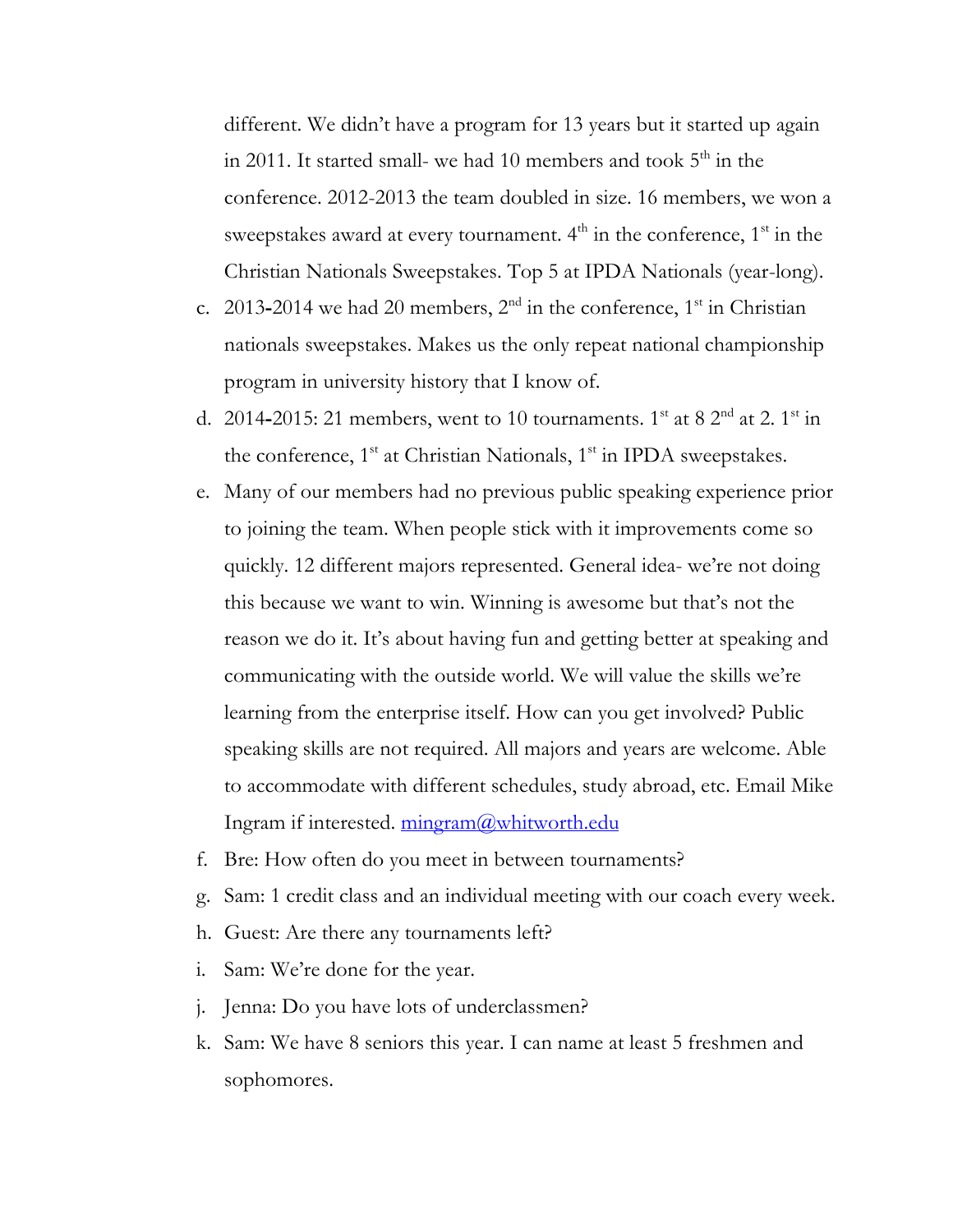- l. Joshua: Is this a club?
- m. Sam: No it's a part of the communication studies department.
- n. Katie: What does your team look like next year?
- o. Sam: We usually get a bout 2-4 new people every year, someone will usually leave every year so I could anticipate us getting 5-7 new people, losing 1. It would be like most of our competitors would be in the younger divisions, just a younger year next year.
- p. Jacob: Could you speak to how you get divided in tournaments?
- q. Sam: There are different divisions. Novice is your first year in competition, you have to win your way out. If you win a certain number you have to move up.

#### VII. FVP **(5 min)**

- a. Updates
- b. Kevin: Didn't meet this past weekend but we will next Sunday.
- c. Budget Committee
- d. Budget committee is happening on April  $20<sup>th</sup>$  and the  $21<sup>st</sup>$ . Passing around signup sheets. We also need 2 voting members, 2 non-voting members and 2 students at large. It's important you're able to commit to the whole time. Starts at 5pm, goes until 12:00am, and on the second day it seeps into 1:00 sometimes. I'll also have the signups on my door.
- e. Joshua: Would it be academically excused for a class we would have to miss?
- f. (It's in the evening)
- g. Kevin: Dinner will be provided. Coordinators sign up for time slots. Make sure you come explaining how you spent your current budget and list each expense that happened, be as detailed as you can but know you only have 10-12 minutes.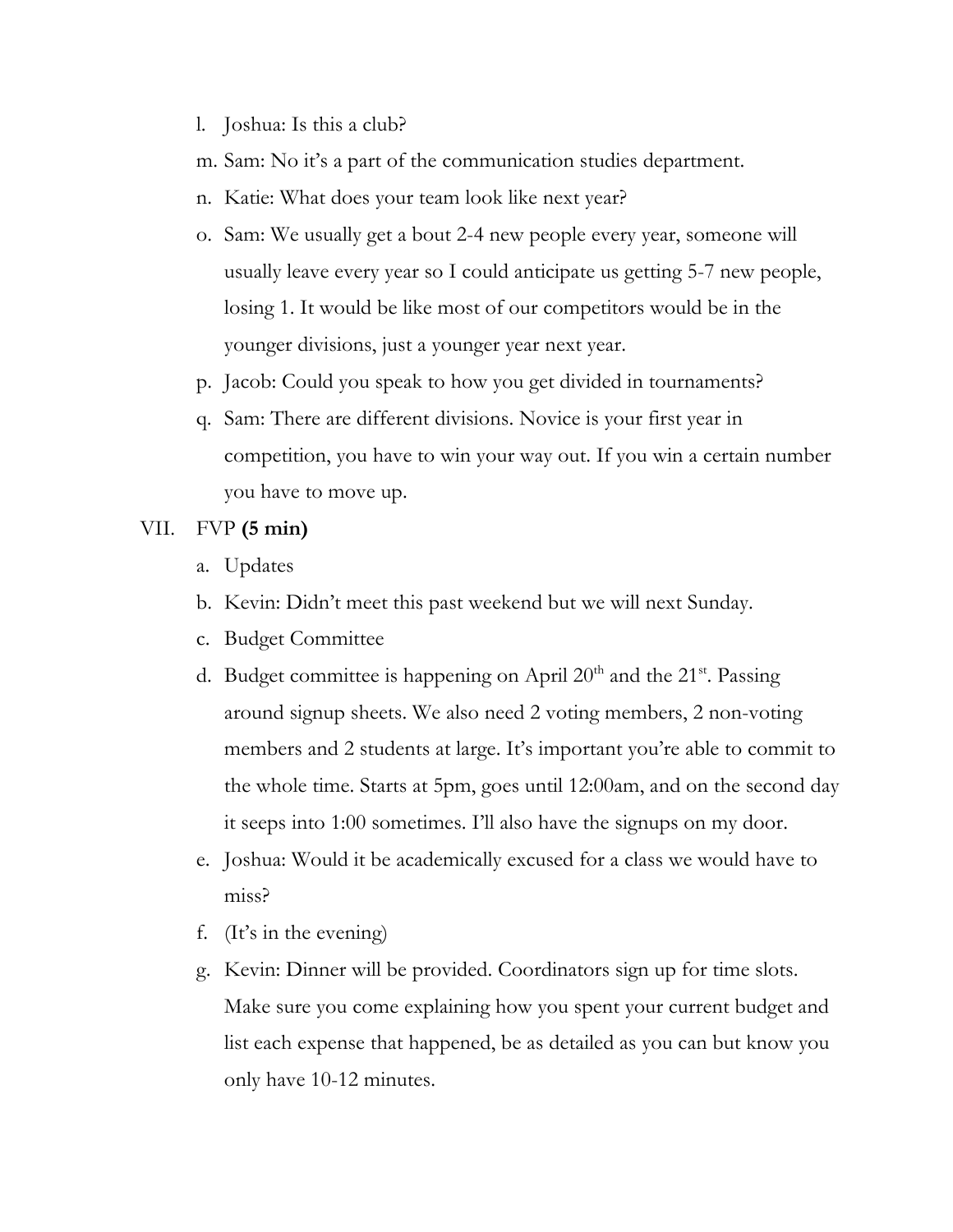- VIII. Jordan- Intramurals Conference
	- a. Jordan: Conference down in Texas. If you had a rec program you were at this conference. Talked to a guy from Calvary- said they charge a fee/gym membership and give back a \$25 credit for participating in activities. He said it's quadrupled the activity- if students don't use that money it just goes to waste. Ed sessions- a lot about official training, how to better train referees, etc. Stanford- one forfeit and you're ineligible for the rest of the season. Will look into getting more people to be committed to their sports. Ladder system- badminton, etc, with lots of teams with discrepancies between skill level. Work your way up and challenge first place, etc.
	- b. Talked to lighting and turf vendors for Omache- weather and the fact that it gets dark pretty early are problems but lighting would help. Turf would expand the number of sports we have. Other schools have 30-40 sports. Talked to people at IM Leagues and other system. Speedminton idea. Glad I went to the conference! The survey- #1 sport people want is paintball, ping pong and softball were up there too. Water Polo and inner tube basketball were high choices. Putt putt and spikeball had lots of votes. We had to adjust for responses, smaller sports had a lot of interest. 7-10pm is when people are the most available.
- IX. Reports & Vibes **(20 min)**
	- a. Katie: If you have extra money in your budget the Whitworthian have 4 issues left if you want advertisements for your events. \$12 for an online ad is the cheapest. Whitworth ads are half off.
	- b. Erika: Off campus is good, we're planning on taking over wonderland. So off campus will vote online for the elections?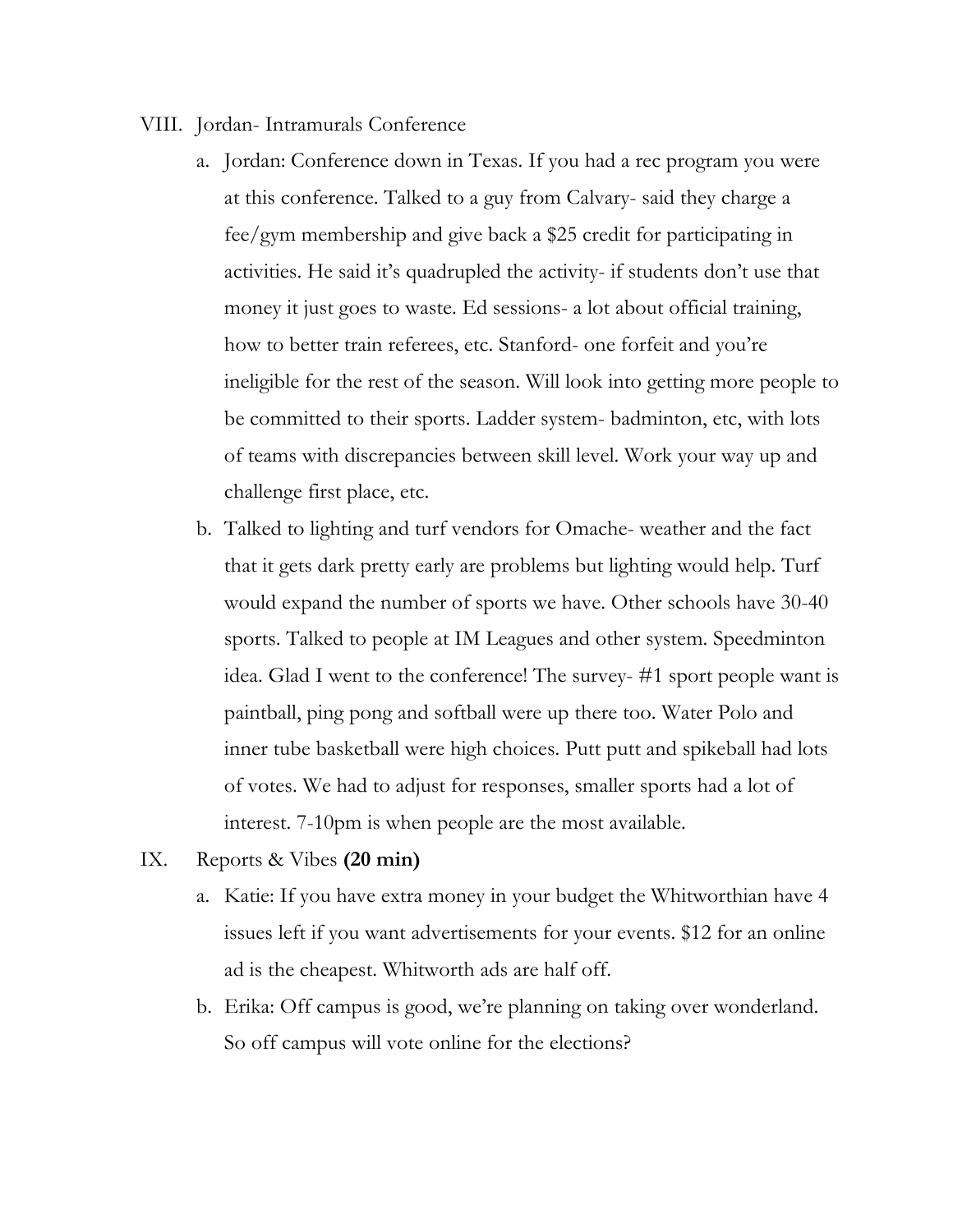- c. Eli: We'll send out at least 2 emails tomorrow with the link. We will also have a computer in the HUB for them.
- d. Faith: Will the link be on the current students page?
- e. Eli: No with the new website that won't work. You can also go to the ASWU page.
- f. Ashton S: Green Dot launched their new campaign today. Encourage people to check that out. We had the Poli Sci department and Beck's cabinet making commitments to this campaign. The HEAT walk will be coming up too.
- g. Skyler: Email sent out today to Duvall residents about picking a movie for Duvall Drive In.
- h. Jordan: Trying to get Hoopfest to sponsor our t-shirts- talking with intern. Interested in bringing in a basketball hoop and lawn games and prizes. There could be a 3v3 tournament that they would put on, etc. Hopefully we could still get the t-shirts. Doing the same championship all-star game as we did last semester.
- i. Jacob: How long are you going to wait to hear back about their funds?
- j. Jordan: I told her by next Tuesday.
- k. Jacob: Talk to us if you don't know by then.
- l. Raleigh: Pass
- m. Jenna: Planning All Pumped Up.
- n. Jessica: StewVille has fun things planned.
- o. Jerrica: East has our own fun things. Ultimate Capture the Flag game (East, Duvall, StewVille and BJ). 7-9 on April 16<sup>th</sup>. Inside and outside the dorms, flow in the dark flags, etc.
- p. Marianne: Pass
- q. Elaine: Pass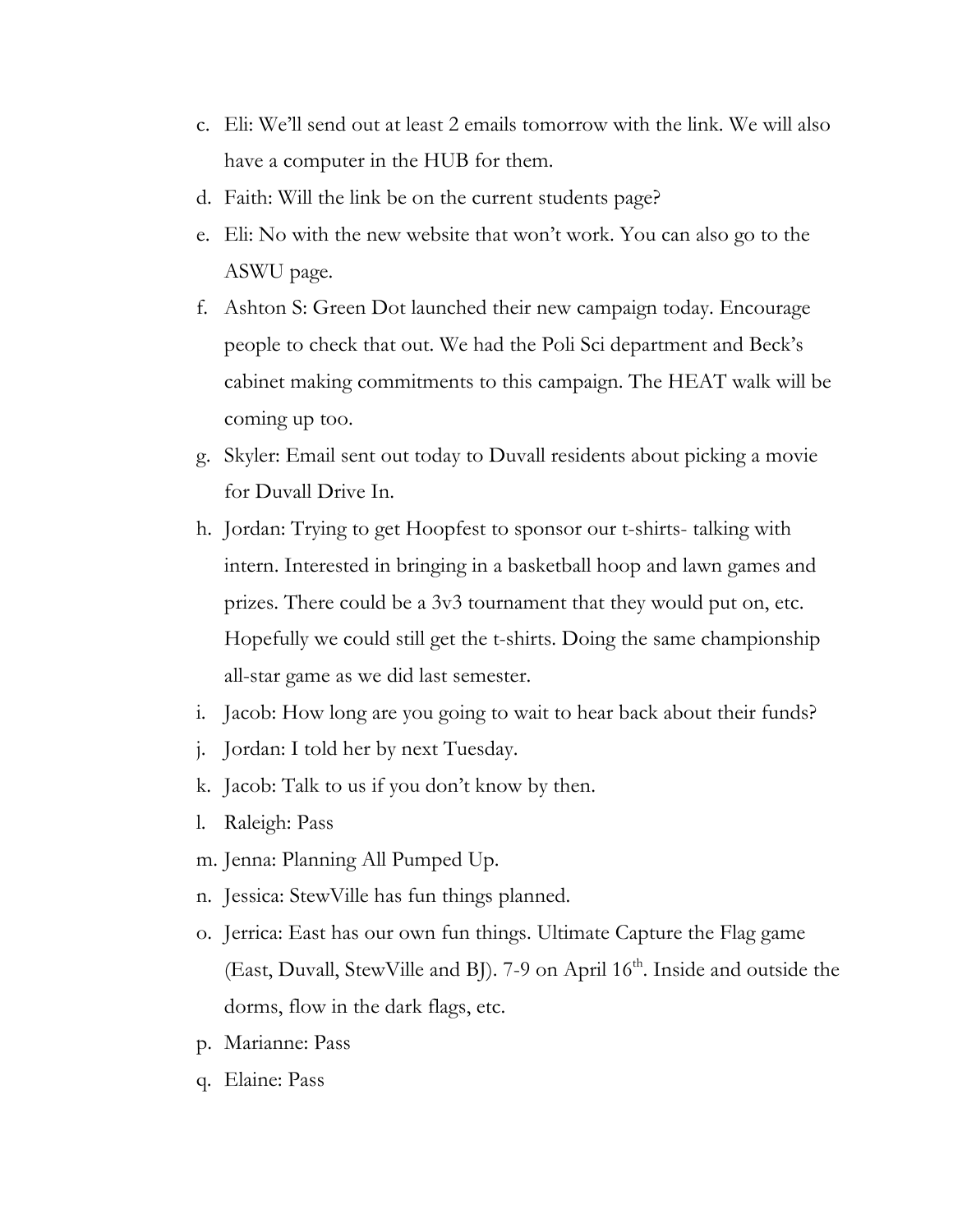- r. Saige: Pass
- s. Joshua: Jordan I have a rift that there might be interest in starting a hammock club. From your results I was wondering if I could see if anyone clicked on that link.
- t. Jordan: In my experience hammocking has never fallen under intramurals.
- u. Eli: UREC did a survey. (It would be with Outdoor Rec)
- v. Alicen: Warren Peace this Friday in the loop! Cookies, iced tea, 18 different acts, 3-6pm. First announcement of execs will be at Warren Peace.
- w. Eli: We will also still send out an email after.
- x. Lauren: Outside Boppell Smoothie House is the 23rd.
- y. Graham: Friday the 17<sup>th</sup> of April from 4-8 is the Wonderland event for off campus.
- z. Bre: This weekend people were frustrated that everything was closed all weekend. We need to plan that better- UREC shouldn't have been closed, library was also closed.
- aa. Kelsey: Pass
- bb.Laurel: Tomorrow 8pm in Eric Johnston we're showing the Imitation Game. Branches with Cold Mountain Yeti opening for them on the 17<sup>th</sup> of April 8pm in the dining hall.
- cc. Haley: 7-9pm for Primetime now in Ballard.
- dd.Benjamin: BMac in Concert. April 26 at noon on the Mac stairs.
- ee. Niehls: Sent out a survey yesterday. How many outdoor rec trips have people been on, suggestions for future trips, rental program, a lot of people want hammocks. Hike this weekend on Saturday, Deep Creek. I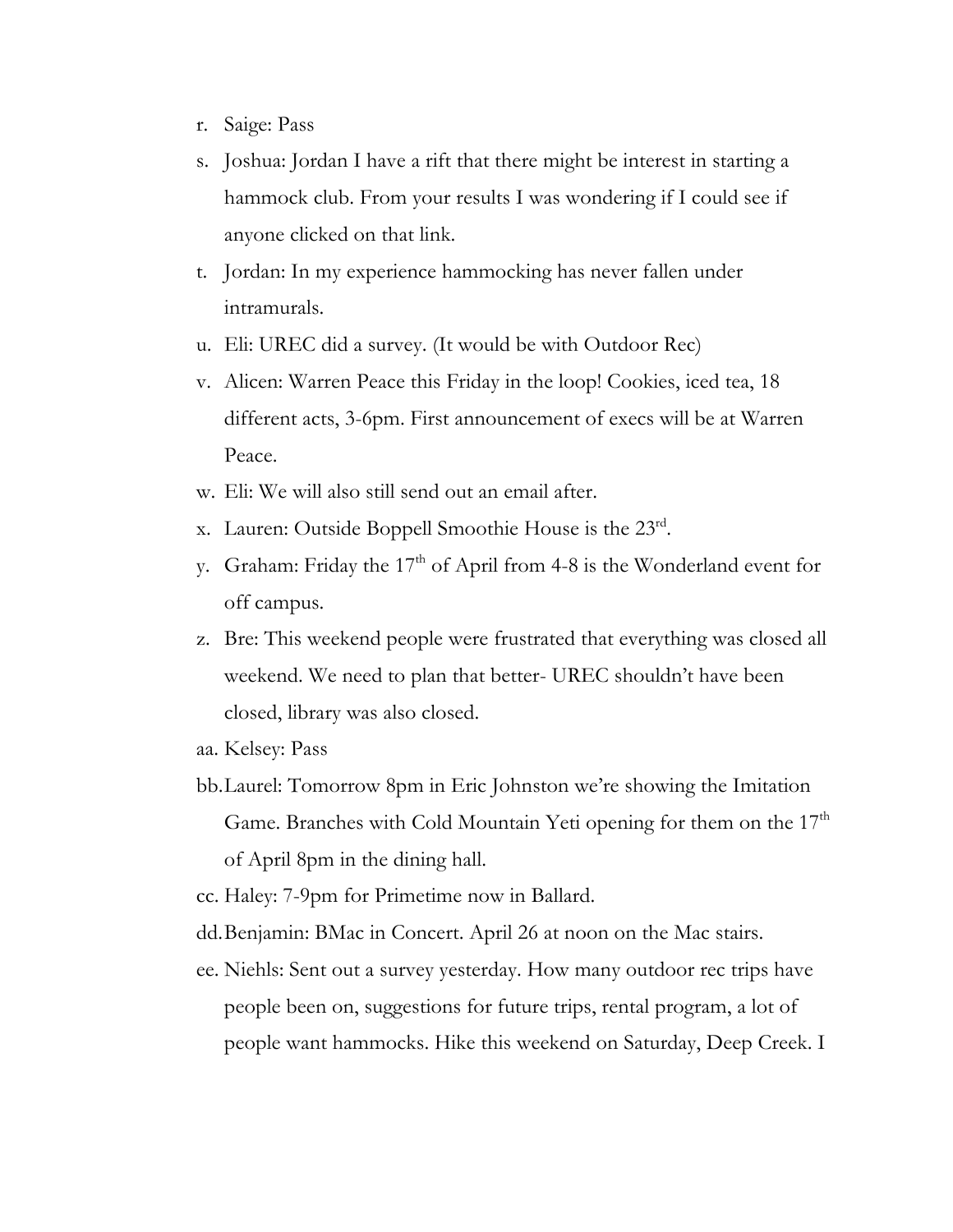look around and how many of you have been on a trip? 0! If any of you want to come it's this Saturday from 9-2pm.

- ff. Matt: Meeting with members of the University Sustainability Committee to talk about the 2021 plan and sustainability goals. Working on detailing some more KPI's for the future. Student health and wellness fair is this coming Tuesday the  $14<sup>th</sup> 10:30-1:30$ . Kipos has a booth to talk about benefits of gardening.
- gg. Jacob: Overall price for the inflatables for Springfest dropped. I sent an email saying we need it from 2-6 so we got a discount. There will be 5 employees from the Fun Guy that will come. One guy each on the mechanical bull, bungee trampoline, slide, cotton candy, and roaming. All qualified to do it all. We'd need about 3-6 people to volunteer to be around and roam as well. Served ice cream in BJ on Monday, it was a hit. Most of the basketball players were there, coaches and their families, etc.

### X. EVP **(5 min)**

- a. Announcements
- b. Eli: Tomorrow is general elections, remind people about that tomorrow! We have I Voted Today stickers. Off campus is online. Senatorsprimetime tomorrow. We'll be in the Hub various times tomorrow for the voting booth. 7:30-1 and 4-7 then primetimes start happening. Polls online close at 10:00pm.
- c. Eli: We need people to work the voting booth tomorrow. I was asked to speak on the food committee- confirmed the fact that we can have the taco trucks and Ben and Jerry's. 2-4:45 because dinner will start. 4:45-7 will be dinner with Sodexo. We will add a water station. Looks like we will get a large sum of free stuff from the tacos- at least 250 free tacos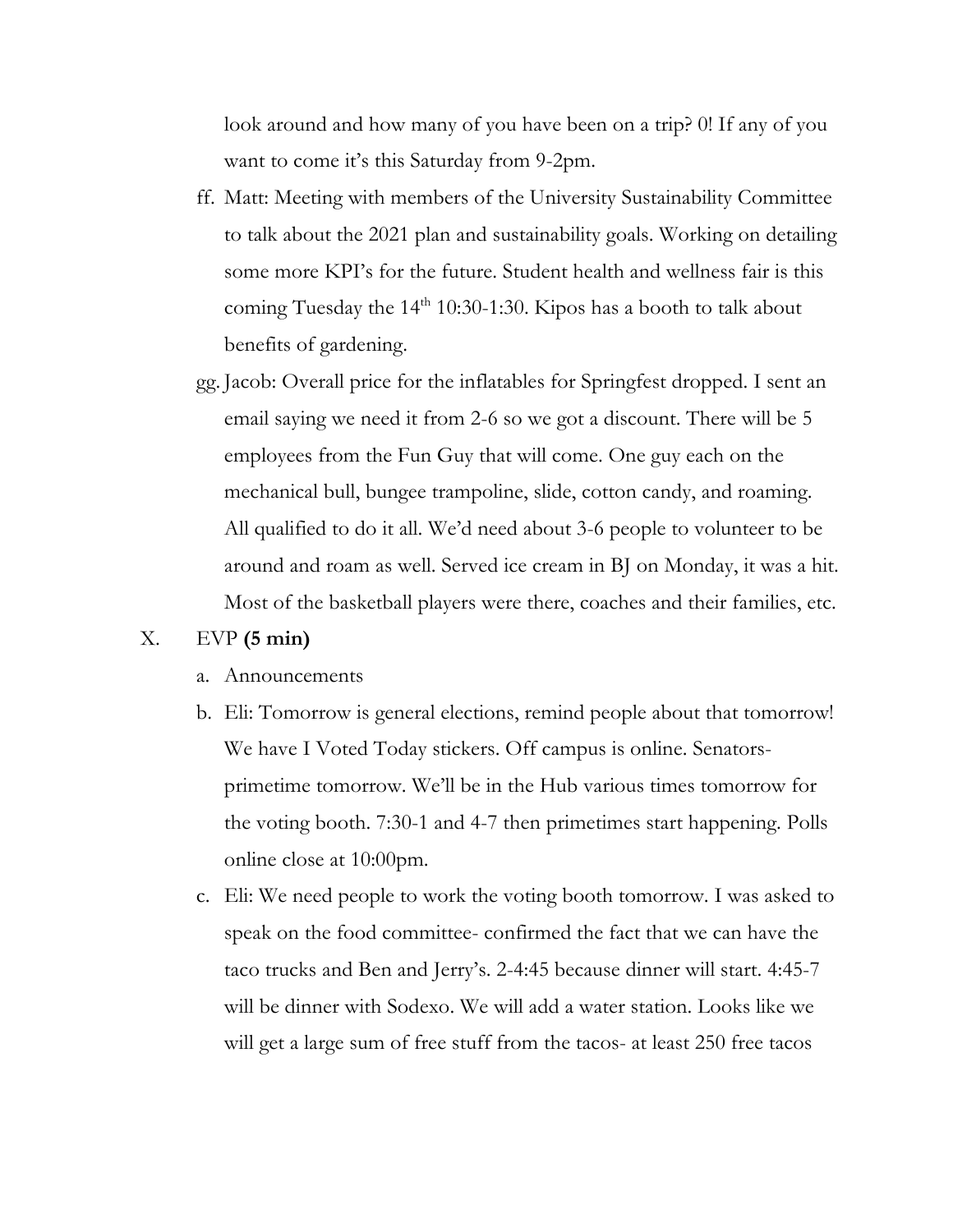and I don't know about Jamaican jerk. Clubs cannot sell food at Springfest.

- d. Bailey: Elections question- I've been hearing concerns about how the Whitworthian endorses a candidate and whether they should. As a student I would like to know how that happens- how they choose each candidate?
- e. Katie: We conduct interviews with each candidate, at least 2 people. And we evaluate every aspect of the candidate and try to give an evaluation.
- f. Ian: This is the  $4<sup>th</sup>$  campaign I've seen, student government doesn't have much say about what the paper will or won't do. To get experience for those students about what actual papers do, I think this should be done. It's done by the editorial staff.
- g. Katie: It's not the entire Whitworthian, the group of people on the editorial board are people who could endorse it.
- h. Samantha: There have been people who got the endorsement but haven't been elected.
- i. Kevin: The signup sheet for budget committee- come Sunday there won't be many spots left because clubs are signing up. I know we touched on having clubs at Springfest- we thought it would be cool if they could be in the hello walk, I'm not sure if that's conflicting. People could walk by and they're there to do something fun and say hi.
- j. Ian: They'll have their own presence but also provide a fun activity- I say yes.
- k. Raleigh: No logistical concerns.
- l. Election Update

# XI. President **(5 min)**

a. Announcements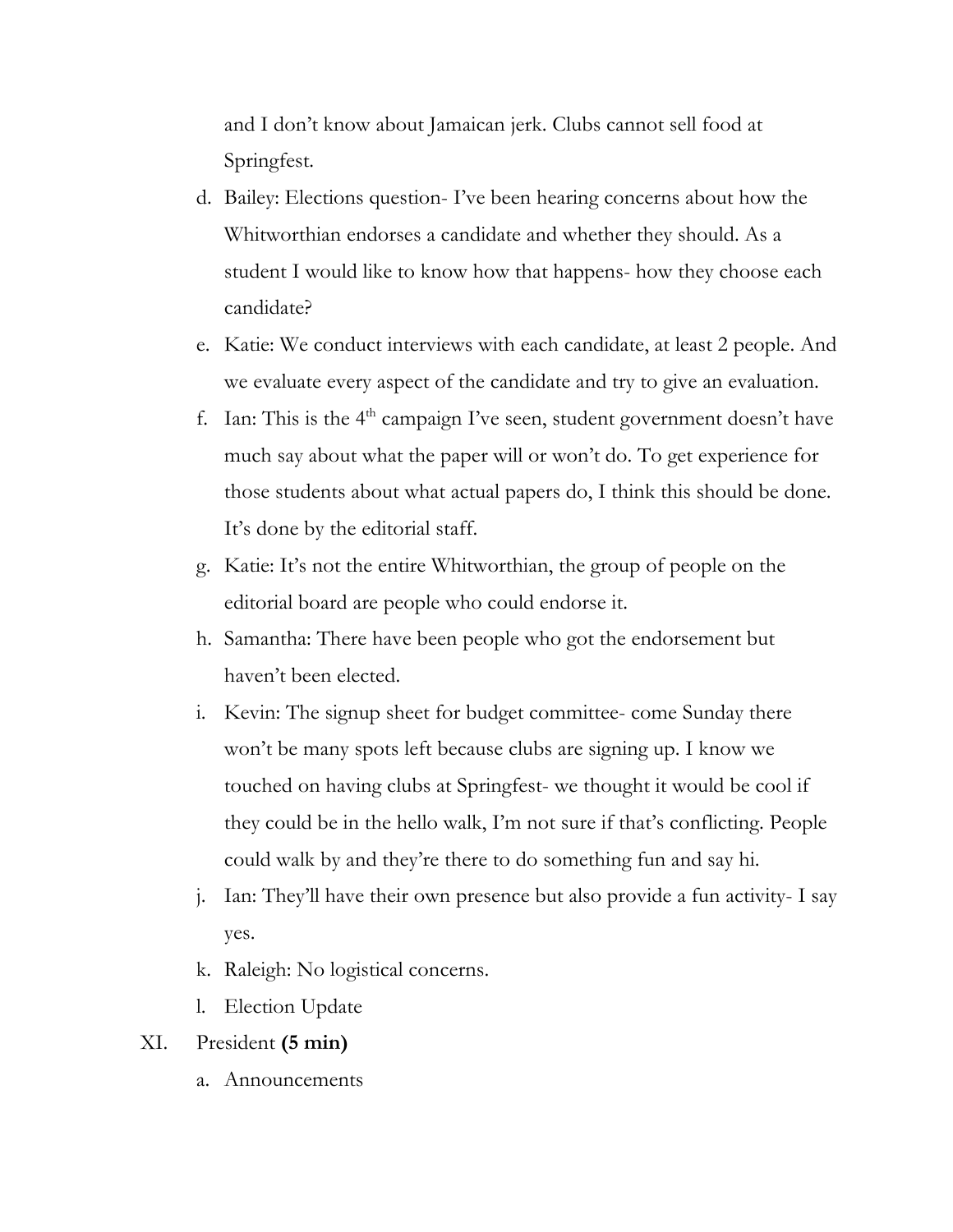- b. Ian: ASWU Team for next year. Media and Coordinators (on slide).
- c. Jacob: I thought Kelsey was a senior. Also what does "we think" mean for Whitworthian editor?
- d. Katie: She hasn't confirmed yet.
- e. Ian: To finish up. Today I joined the mayor and 2 other representatives at a press conference, talked about Spokane Gives week. It's all part of the Spokane Compassionate initiative. Week long, having students more involved in the community with hours of service. Asking senators to put service projects on that week. Anything we do in April they'll take. Also taking that week to do random acts of kindness. Great experience, seeing how this is a city-wide thing. Trying to see which student body will get the most people participating per capita.
- f. STAR Awards
- g. Ian: Raleigh! Recognizing you for all the hard work you've put in all year long. Work in the gala and thank you for your commitment.
- h. Danny! For Dub Club. If you guys see him congratulate him on a great event and his work with Whitworth.fm this year.
- i. Katie! She put in a lot of work this past week for endorsements and going through the process with the elections.
- j. Ian: Katie and I also met with the readership program on Tuesday, telling us about ideas they have for our program and for an app to bring to campus. Has articles and content from USA Today, other papers, and the student paper all in one platform. Looking into how else we could pay for that not just ASWU. Could be used by faculty staff and alumni.
- k. Jordan: Any more talks about the survey for the app at the beginning of the year?
- l. Kelsey: That app gave up on us.